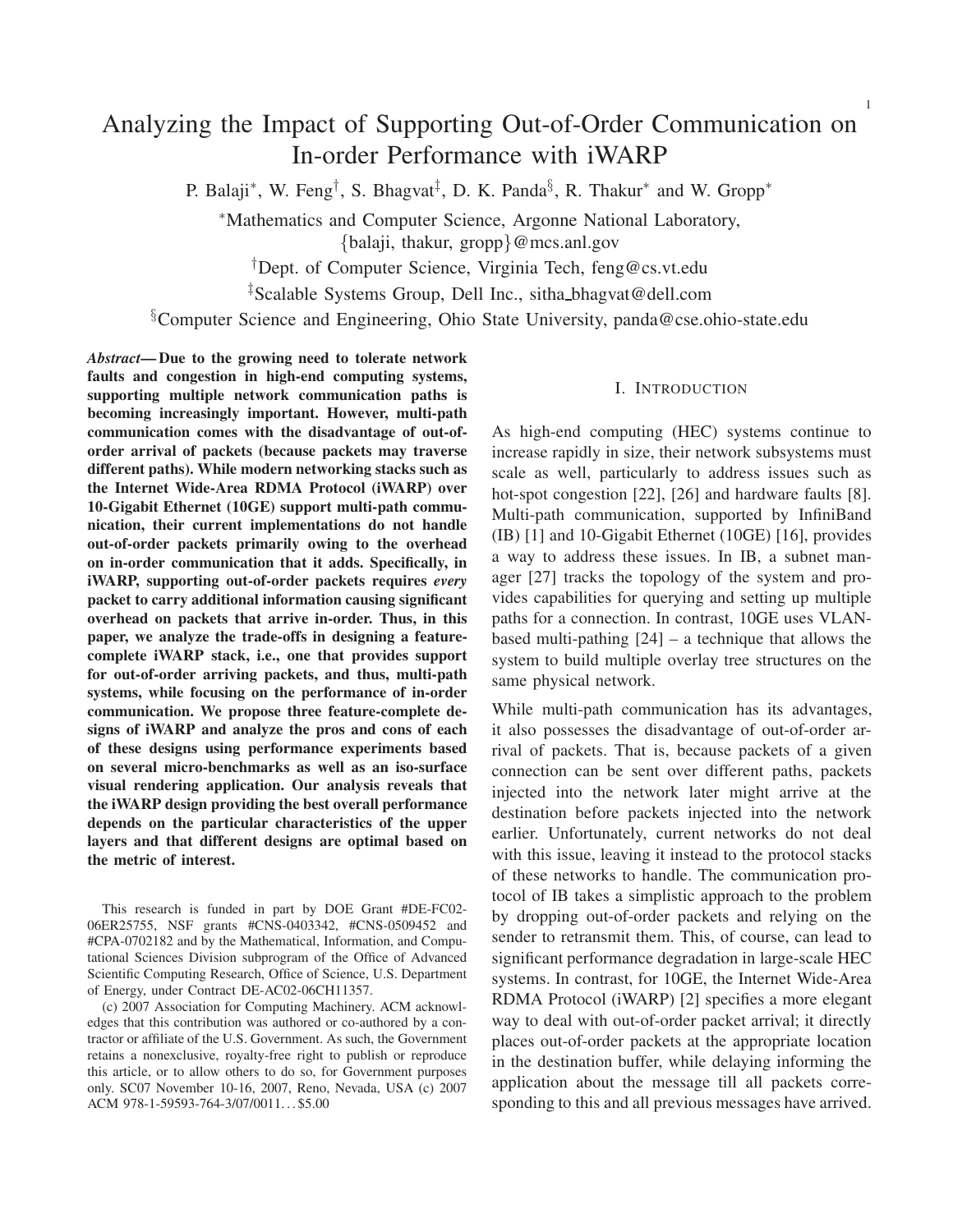

Fig. 1. iWARP Protocol Stack

The iWARP stack (Figure I) is a new initiative by the Internet Engineering Task Force (IETF) and RDMA Consortium (RDMAC) to provide capabilities such as remote direct-memory access (RDMA) and zero-copy data transfer. iWARP maintains compatibility with the existing TCP/IP infrastructure by stuffing iWARP frames within TCP/IP packets. On the sender side, each TCP/IP packet contains a single iWARP frame. However, intermediate switches, such as those which support splicing [10], can segment a single packet into multiple packets or coalesce multiple packets into a single packet (Figure 2). Thus, if the first packet is delayed, the later-arriving packets could either contain a complete iWARP frame or a part of it. However, without additional information, the receiver cannot determine which packets contain a full iWARP frame and which packets do not. Even if no segmentation occurs and all the packets contain full iWARP frames, the receiver has no way to determine this and must assume the possibility of segmentation for all packets.

The iWARP standard specifies a solution to handle such scenarios by providing each packet with additional information, so as to allow the receiver to correctly determine the iWARP frames within TCP packets (handled as a part of the MPA layer in Figure I). However, adding such additional information complicates the packet structure and processing required, thus impacting the performance of in-order communication. As a result, currently available implementations of the iWARP standard [19], [17] do not provide any capabilities to handle out-of-order arriving packets and follow simplistic approaches such as those used by IB.

To address this shortfall, in this paper we analyze the trade-offs in designing a feature-complete iWARP stack, i.e., one which provides support for out-of-order arriving packets, and thus, multi-path communication, while focusing on the performance of in-order communication. With the added complexity associated with feature-complete iWARP designs, offloading the entire iWARP stack onto the network interface card (NIC) may not always be beneficial. Accordingly, we study the trade-offs by analyzing three different featurecomplete designs of iWARP over 10GE NICs with hardware implementations of TCP/IP [13], namely (i) host-based iWARP, which is completely in host space, (ii) host-offloaded iWARP, where iWARP is completely offloaded from the host onto the NIC, and (iii) hostassisted iWARP, where iWARP is only partially offloaded onto the NIC. Our analysis reveals that the iWARP design providing the best overall performance depends on the particular characteristics of the upper layers and that different designs are optimal based on the metric of interest.

Furthermore, in order to demonstrate the capability of each iWARP design as applicable to the broader research community, we also evaluate an iso-surface visual rendering application [7] using the three iWARP implementations. This application uses iso-surface rendering techniques to simplify the visual representation of large datasets such as those corresponding to oil reservoirs and biomedical virtual images. Though the application was initially designed on top of TCP/IP sockets, we modified it to directly utilize the native iWARP verbs interface so that it can be evaluated with the different iWARP designs proposed in this paper. Our analysis shows that depending on subtle changes in the application parameters, e.g., the granularity of data distribution, either the host-offloaded iWARP or the host-assisted iWARP can provide the best performance.

The remaining part of the paper is organized as follows. In section II, we present a brief overview of the iWARP stack. We describe the various design choices for a feature-complete iWARP implementation in section III. We present our performance results in section IV and conclude the paper in section V.

#### II. OVERVIEW OF THE IWARP STANDARD

iWARP comprises of three protocol layers atop a reliable IP-based protocol such as TCP: (i) RDMAP verbs, (ii) Remote Direct Data Placement (RDDP) protocol and (iii) Marker PDU Aligned (MPA) protocol. RDMAP verbs is a thin interface which allows applications to interact with RDDP. In this section, we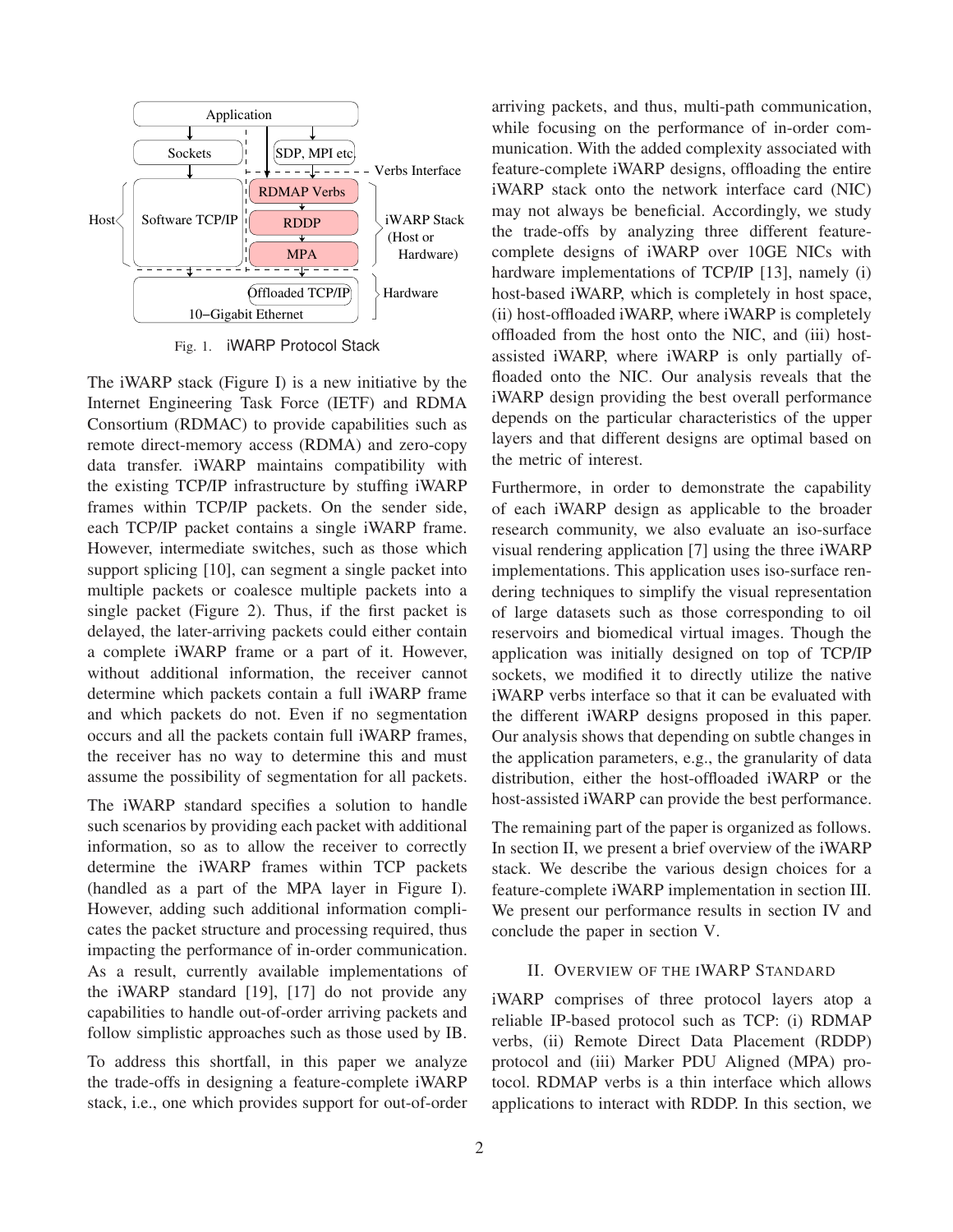

Fig. 2. Out-of-Order Arrival of Packets



Fig. 3. MPA Protocol Frame

describe the details about RDDP and MPA, that are relevant to this paper. More details about these and RDMAP verbs are in [2].

**Remote Direct Data Placement (RDDP) Protocol:** RDDP provides the core of the data communication processing in the iWARP stack. It aims at providing both channel based semantics (i.e., send/receive communication) as well as memory based semantics (i.e., RDMA communication) to its upper-layer protocols (ULPs). RDDP provides reliable, in-order delivery using a reliable IP based protocol such as TCP. RDDP distinguishes iWARP from other high-speed network stacks based on its capability to decouple data placement and message delivery, i.e., even if packets arrive out-of-order, RDDP directly places them in the appropriate location of the final destination buffer (data placement); however, the upper-layer is informed about the placement of the data only after the entire message is placed (data delivery). This, of course, assumes that RDDP can correctly identify and understand the contents of out-of-order TCP/IP packets. The Marker PDU Aligned (MPA) protocol provides RDDP with the necessary support for achieving this.

**Marker PDU Aligned (MPA) Protocol:** RDDP has

several limitations. First, it is an end-node protocol; it need not be supported by intermediate nodes. For switches that support splicing [10] (e.g., firewalls and port-forwarding switches), this leads to *middle box fragmentation*, i.e., packets going into the switch can be segmented into multiple packets or multiple packets can be coalesced into a single packet. This makes it impossible for the end node to recognize the RDDP headers without additional information, if packets arrive out-of-order. Second, the data-integrity check performed by TCP/IP (i.e., checksum) has been shown to be error prone in many cases [25]. Accordingly, several upper layers perform additional data integrity checks such as the Cyclic Redundancy Check (CRC).

In order to tackle these problems, iWARP uses MPA [11]. Figure 3 illustrates the new iWARP frame format with MPA, known as the Framing Protocol Data Unit (FPDU). The FPDU format has three essential changes. First, it introduces strips of data, known as *markers* pointing to the RDDP header. These are spaced uniformly based on the TCP sequence number and provide the receiver with a deterministic way to find them. When a packet arrives out-of-order, it can use these markers to identify where the *start* of the iWARP frame is; once the start is identified the iWARP headers can be recognized, and the remaining fields of the frame, such as the packet length, can be acquired. Thus, this allows iWARP to identify if that particular packet contains a complete iWARP frame or a partial one. Second, MPA uses a 32-bit CRC check together with any other data integrity check provided by the underlying protocols. Third, each frame is padded with up to three pad bytes so as to ensure that it is of a length which is a multiple of four bytes. Of these, CRC is easily the most compute intensive. The placement of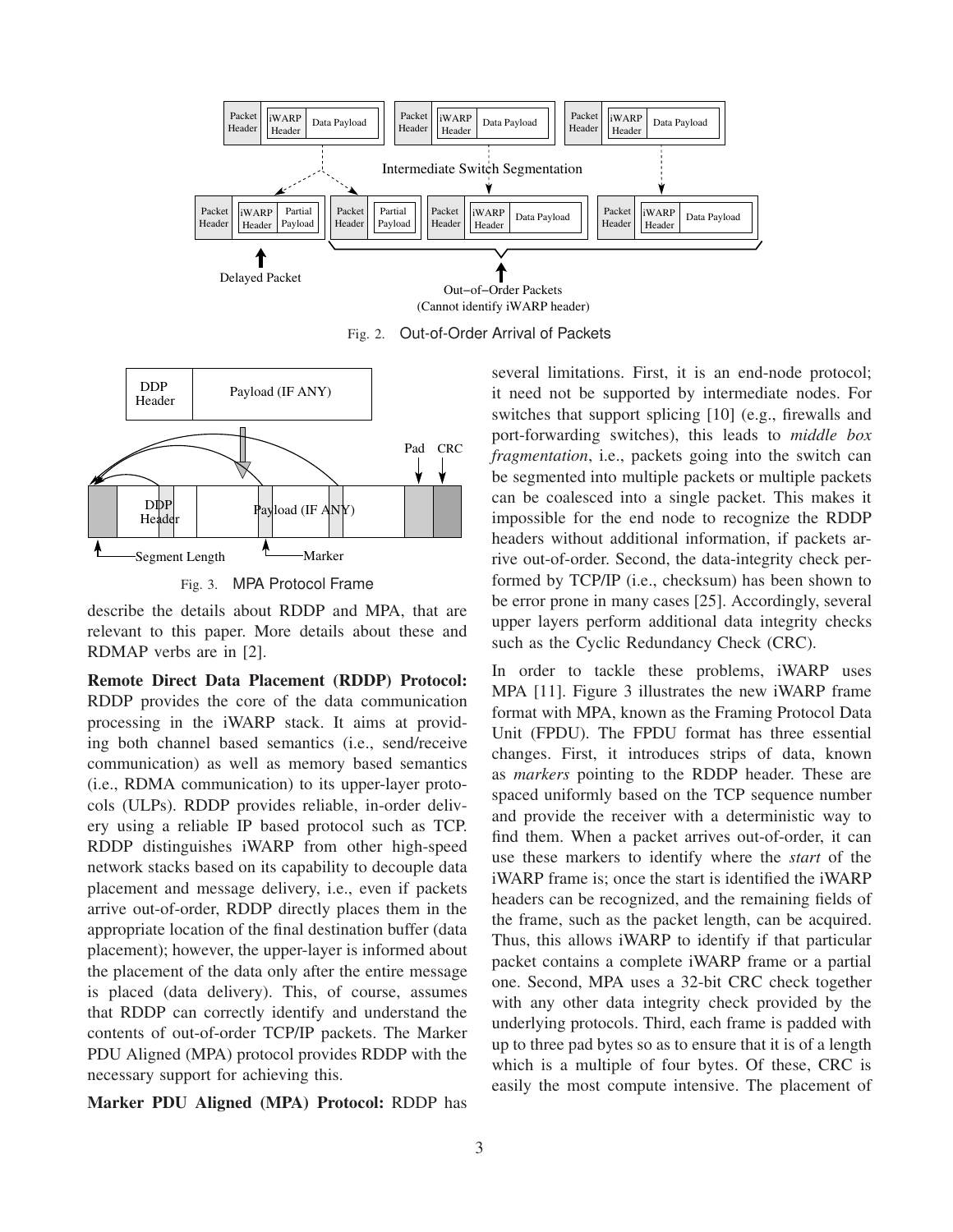the markers, on the other hand, is a tricky operation. Since the markers are placed in between the data stream, the data has to be moved in order to do this. There are a number of ways of doing this, as we will see in section III, each having its pros and cons.

#### III. DESIGN CHOICES FOR IWARP

As described in section I, designing a feature-complete iWARP stack, i.e., one which provides support for outof-order arriving packets, is a non-trivial task. Specifically, as discussed in section II, such capability makes the packet format and processing significantly more complex. In this section, we describe three different design choices for handling such additional complexity: (i) host-based iWARP (in section III-A), (ii) hostoffloaded iWARP (in section III-B) and (iii) hostassisted iWARP (in section III-C).

In practice, a complete spectrum of design choices exist for implementing feature-complete iWARP. For example, with host-offloaded iWARP, depending on the hardware features provided by the NIC, a large number of different design choices exist. Similarly, with hostassisted iWARP, design choices exist with respect to what components can be offloaded to the NIC and what components be retained at the host. However, dealing with all these choices is outside the scope of this paper. Instead, we pick two design choices for host-offloaded iWARP based on the NIC hardware components that are widely available in the commercial market, and one design choice for host-assisted iWARP based on our understanding of the computational complexity of the iWARP stack, and analyze them.

For each of these designs, amongst the various iWARP tasks that need to be handled, we identify three tasks that are of particular importance: (i) CRC based dataintegrity, (ii) connection demultiplexing and (iii) placement of markers. We describe the pros and cons of each iWARP design based on these three tasks.

#### *A. Host-based iWARP*

*Host-based iWARP* is a completely software-based design of iWARP that has been proposed and implemented by several researchers earlier [4], [12]. It is a generic design that can be used on any Ethernet adapter while maintaining complete compatibility with hardware implementations of iWARP. In this section, we summarize some details of this design.

There exist two designs for host-based iWARP, one in user-space and one in kernel-space. The user-space design builds the iWARP stack on top of TCP/IP sockets. Asynchronous communication aspects are handled using a separate thread. The kernel-space design, on the other hand, bypasses sockets and communicates directly with the internal TCP/IP stack. In this paper, we only deal with the kernel-level host-based iWARP because of its better performance, and describe the pros and cons of its design based on the three tasks in the iWARP stack which we identified earlier, i.e., CRC based data-integrity, connection demultiplexing, and placement of markers.

**CRC based data-integrity:** CRC is one of the most compute intensive tasks in the iWARP stack. There have been several attempts to improve its performance [23], [9], often at the cost of additional memory usage. However, its computational overhead is still considered to be very high [20]. Thus, since CRC is performed by the host, it accounts for a significant overhead in this design.

**Connection Demultiplexing (DEMUX):** Traditional TCP/IP performs demultiplexing (DEMUX) of packets in host-space, i.e., the NIC hands over all packets to the host and the host identifies the connection to which each packet belongs and places it in the appropriate queue. While this is not a major concern for applications that only deal with a single (active) connection, this introduces significant overheads for applications dealing with several connections simultaneously (e.g., cache thrashing and CPU interruption for non-critical data). Host-based iWARP uses the DEMUX done by TCP/IP in host-space, resulting in a high overhead.

**Placement of Markers:** In order to deal with out-oforder placement of data, iWARP inserts *markers* at regular intervals in the data stream. These markers point to the RDDP header of each iWARP frame allowing the receiver to recognize the frame boundaries. Since markers are inserted within the data stream (Figure 3), an additional copy of data is required to allow this in this design, which adds more overhead.

In summary, all of the above three tasks add significant overheads for the host-based iWARP design. The only advantage of this design is its generality, which allows it to be utilized on any NIC.

## *B. Host-offloaded iWARP*

*Host-offloaded iWARP* is completely offloaded from the host and implemented on the hardware and firmware present on the NIC, specifically taking advantage of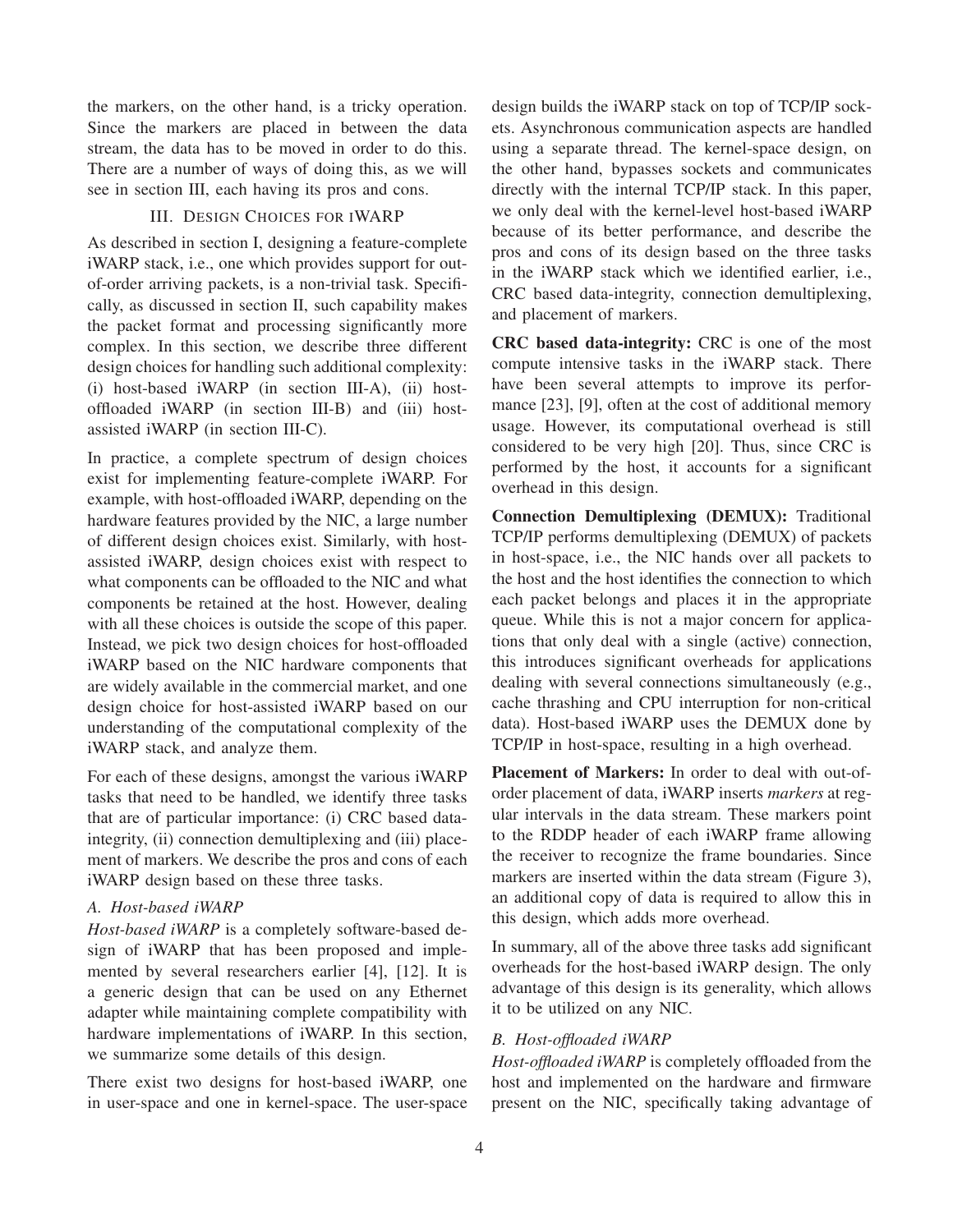the various hardware engines such as the CRC engine, DEMUX engine and DMA engines. This approach is similar to that taken by most modern cluster interconnects such as IB and Quadrics [21]. In this section, we point out aspects that make this design different for iWARP as compared to other networks.

For the first two tasks (CRC and DEMUX), the use of hardware engines allows host-offloaded iWARP to reduce the computational requirements of the host and improve performance. The capabilities of these hardware engines is similar to that of other networks (e.g., IB, Quadrics). The third task (placement of markers), however, is tricky. As described in section II, placement of markers is done in between the data stream. Thus, the data has to be split to insert these markers, i.e., it needs to be placed in a non-contiguous manner on the NIC memory. Also, though the data at the host that needs to be transmitted by the application might be contiguous in virtual address space, it is quite likely that it will be non-contiguous in physical address space (split as physical pages). Thus, the ideal approach to insert markers would be to use a hardware DMA engine that is capable of *true* scatter/gather DMA, i.e., capable of transferring a set of noncontiguous buffers on the host memory to a set of noncontiguous buffers on the NIC memory in a single DMA. However, this is not easy to achieve.

Though several NICs provide an API for scatter/gather DMA, the operation itself is implemented as multiple independent DMAs. The API is really a programming convenience. Some networks such as Quadrics optimize scatter/gather DMAs by using DMA chaining (pipelining multiple DMAs); but this still does not get rid of the requirement for multiple DMAs. Though, in theory, it is possible to build a custom DMA engine to perform scatter for DMA read and gather for DMA write (generic scatter/gather is not possible due to chipset restrictions), no commercially available DMA engine currently does that because of the complexity it introduces. Thus, based on the capabilities of current DMA engines, we propose two design variants for hostoffloaded iWARP: (i) Contiguous DMA and decoupled marker insertion and (ii) Scatter/Gather DMA based marker insertion.

**Contiguous DMA and Decoupled Marker Insertion:** In this design, the NIC DMAs a sufficiently large contiguous chunk of the data (e.g., 2KB) and moves the data on the NIC to insert markers within the data stream. In other words, the DMA is decoupled with marker insertion. The advantage of this approach is that large contiguous data segments can be fetched in each DMA; thus the number of DMAs are less and the performance high. The disadvantage is that data has to be moved on the NIC in order to insert the markers.

To further understand the disadvantages of this approach, we modeled the NIC processing in software using 4 threads (in each communication direction), each performing the tasks of a different processing engines on the NIC, namely: (i) Send DMA (SDMA) engine (RDMA engine for receive), (ii) Processing engine, (iii) CRC engine and (iv) SEND engine (RECV engine for receive). The states taken by each of these threads are represented in Figures 4-7. Note that this model only represents the processing and memory overheads with this design and does not simulate the actual performance of the approach.

In the model illustrated, the main processing of the SDMA engine is the DMA of data from host to NIC memory, thus touching NIC memory once for each byte transferred over the network. The processing engine's functionality is more complex; this engine has to move data that is DMA'ed by the SDMA engine to a different memory location while creating splits within the data stream so that the markers can be placed in these splits. This engine touches NIC memory twice (one to read the data DMA'ed by the SDMA engine and once to write it in the split format) for every byte transferred. The CRC engine and the SEND engine (to transfer data from NIC memory to the wire) touch NIC memory once each, summing up to five memory transactions for every byte transferred over the network. A number of NICs available in the market allow a single engine to process CRC while simultaneously transferring data to the wire; this reduces the number of memory transactions to four, which is still very high.

**Scatter/Gather DMA based Marker Insertion:** This approach is similar to the previous approach, except that the functionalities of the SDMA and processing engines are integrated (Figure 8). This integrated engine DMAs small noncontiguous chunks of data (represented by a scatter/gather list) and directly places them with markers within the data stream. The advantage of this approach is that it cuts down two NIC memory transactions. The disadvantage is that, as mentioned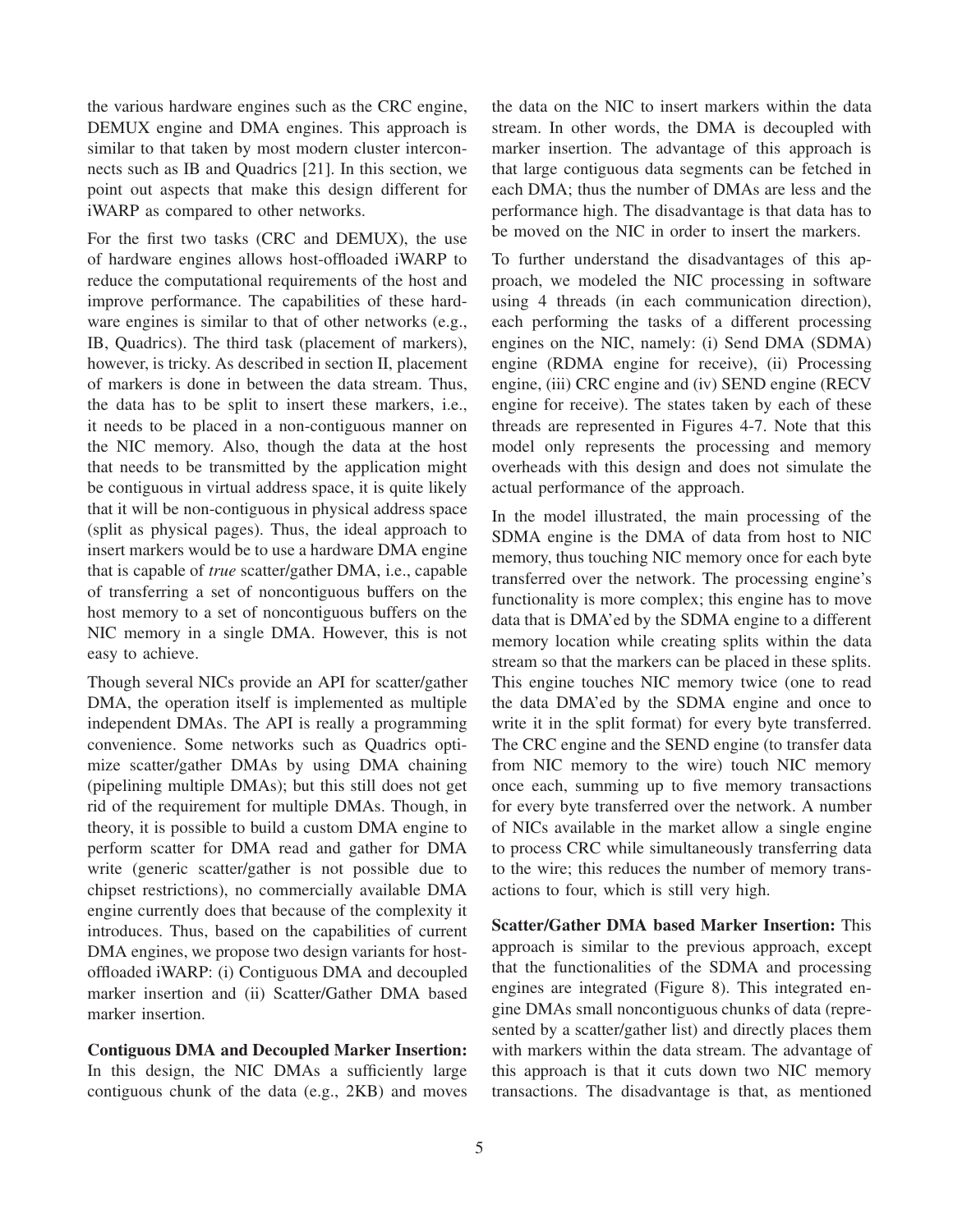



Fig. 7. SEND Fig. 8. Integrated

earlier, scatter/gather DMAs are implemented as multiple independent DMAs by most NICs. Therefore, in this approach, the DMAs are for small chunks of data (the iWARP standard requires the marker separation to be 512 bytes). Thus, the number of DMAs is high, making it less efficient.

From implementation perspective, only the second approach was possible on the NICs we used. We implemented this using the reference iWARP code from Chelsio. However, due to the limited programmability of the NIC, we had to generate the scatter/gather list (corresponding to the data segments and the markers) on the host for each MTU chunk before handing it over to the NIC through multiple explicit communication calls. In other words, if a 2KB data message needs to be sent out with a marker separation of 512 bytes, we post a scatter/gather request with multiple (5-7) different entries, each pointing to appropriate sized data segments and markers.

### *C. Host-assisted iWARP*

*Host-assisted iWARP* is a hybrid design which takes the best features of host-based and host-offloaded iWARP. Specifically, host-assisted iWARP performs compute intensive tasks such as CRC and DEMUX on the NIC using dedicated processing engines, while retaining tasks such as marker insertion on the host. This means that the copy required to insert markers on the host is the only overhead associated with this design. The advantage of such partial offload is that it efficiently utilizes the capabilities of both the NIC as well as the host. It is to be noted that this approach primarily focuses on raw performance – other metrics such as CPU utilization, however, suffer compared to hostoffloaded iWARP due to the involvement of the host in the protocol processing tasks.

Figure 9 summarizes the tasks breakup for the three different designs of iWARP, i.e., host-based iWARP does everything on the host, host-offloaded iWARP does everything on the NIC and host-assisted iWARP does the marker insertion on the host and everything else on the NIC.

#### IV. PERFORMANCE RESULTS

In this section, we evaluate the performance of the different iWARP designs using various micro-benchmark tests (section IV-B) as well as a iso-surface visual rendering application (section IV-C).

#### *A. Experimental Testbed*

For our experiments, we used a 4-node cluster built around SuperMicro SUPER X5DL8-GG motherboards with ServerWorks GC LE chipsets, which include 133- MHz PCI-X interfaces. Each node has two Intel Xeon 3.0 GHz processors with a 512-KB cache, a 533 MHz front-side bus and 2 GB of 266-MHz DDR SDRAM. The nodes are connected with Chelsio T110 10GE TCP offload engines through a 12-port Fujitsu XG800 switch. The software stack on the machines is based on linux-2.4.22smp and RedHat linux distribution. The driver version on the NICs is 1.2.0. For each experiment, ten or more runs/executions are conducted, the highest and lowest values dropped (to discard anomalies) and the average of the remaining values is reported. For micro-benchmark evaluations, the results of each run are an average of 10,000 or more iterations.

#### *B. iWARP Evaluation*

In this section, we evaluate the performance of the iWARP stacks using different micro-benchmarks.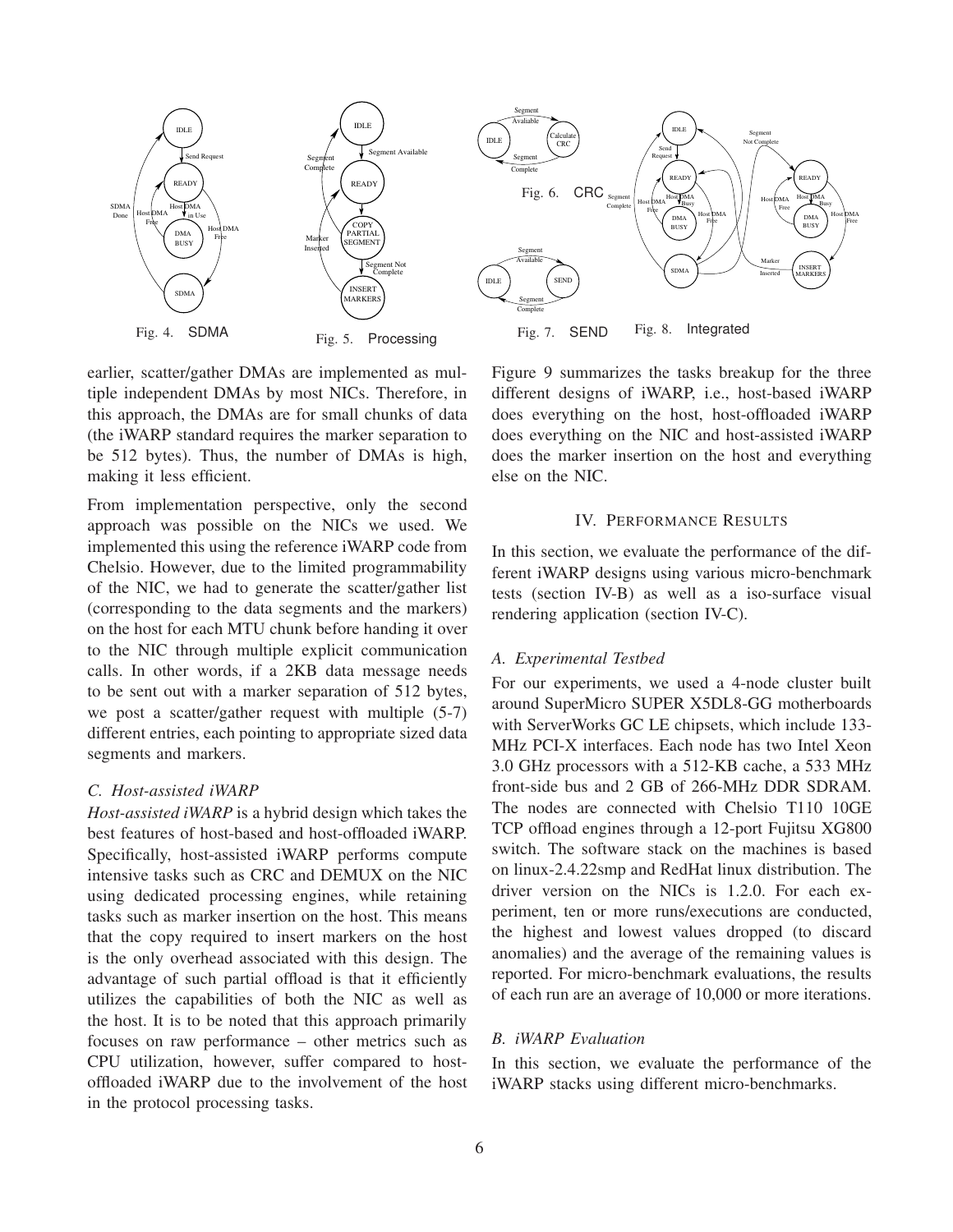





Fig. 10. iWARP Micro-benchmarks: (a) Latency (b) Bandwidth

## *1) iWARP Latency, Bandwidth and CPU Usage:*

**Ping-pong Latency:** Figure 10(a) compares the pingpong latency of the three designs. In this experiment, the sender sends a message of size *S* to the receiver. On receiving this message, the receiver sends back another message of the same size to the sender. This is repeated several times and the total time averaged over the number of iterations – this gives the average round trip time. The ping-pong latency reported here is one half of the round trip time, i.e., the time taken for a message to be transferred from one node to another.

As shown in the figure, for small messages, all three schemes perform similarly at about  $16\mu$ s. As the message size increases, the performance of host-based iWARP deteriorates faster as compared to the other designs. This is expected as this design does not take advantage of any advanced hardware present on the NIC. Comparing host-offloaded and host-assisted iWARP, as message size increases, host-assisted iWARP performs the best, outperforming host-offloaded iWARP by 10- 15%. This trend is attributed to the overhead of multiple DMAs on host-offloaded iWARP, e.g., for a 2KB message, the host-assisted iWARP performs just one DMA, while with a marker separation of 512 bytes, host-offloaded iWARP needs to perform 5-7 DMAs.

**Uni-directional Bandwidth:** Figure 10(b) shows a comparison of the uni-directional bandwidth. In this experiment, the sender sends a single message of size *S* a number of times to the receiver. On receiving all the messages, the receiver sends back one small message to the sender informing that it has received the messages. The sender calculates the total time, subtracts the one way latency of the message sent by the receiver, and based on the remaining time calculates the amount of data it had transmitted per unit time.

The basic trend for this result is quite similar to pingpong latency, i.e., host-based iWARP performs the worst achieving a bandwidth of only about 2Gbps. Comparing host-offloaded and host-assisted iWARP, for very small messages host-offloaded iWARP performs slightly better. For the peak bandwidth, however, host-assisted iWARP outperforms the host-offloaded iWARP with bandwidths of about 6Gbps and 3.5Gbps, respectively. The reason for the performance limitation of host-offloaded iWARP is again the number of DMAs. Though, pipelining the DMAs can improve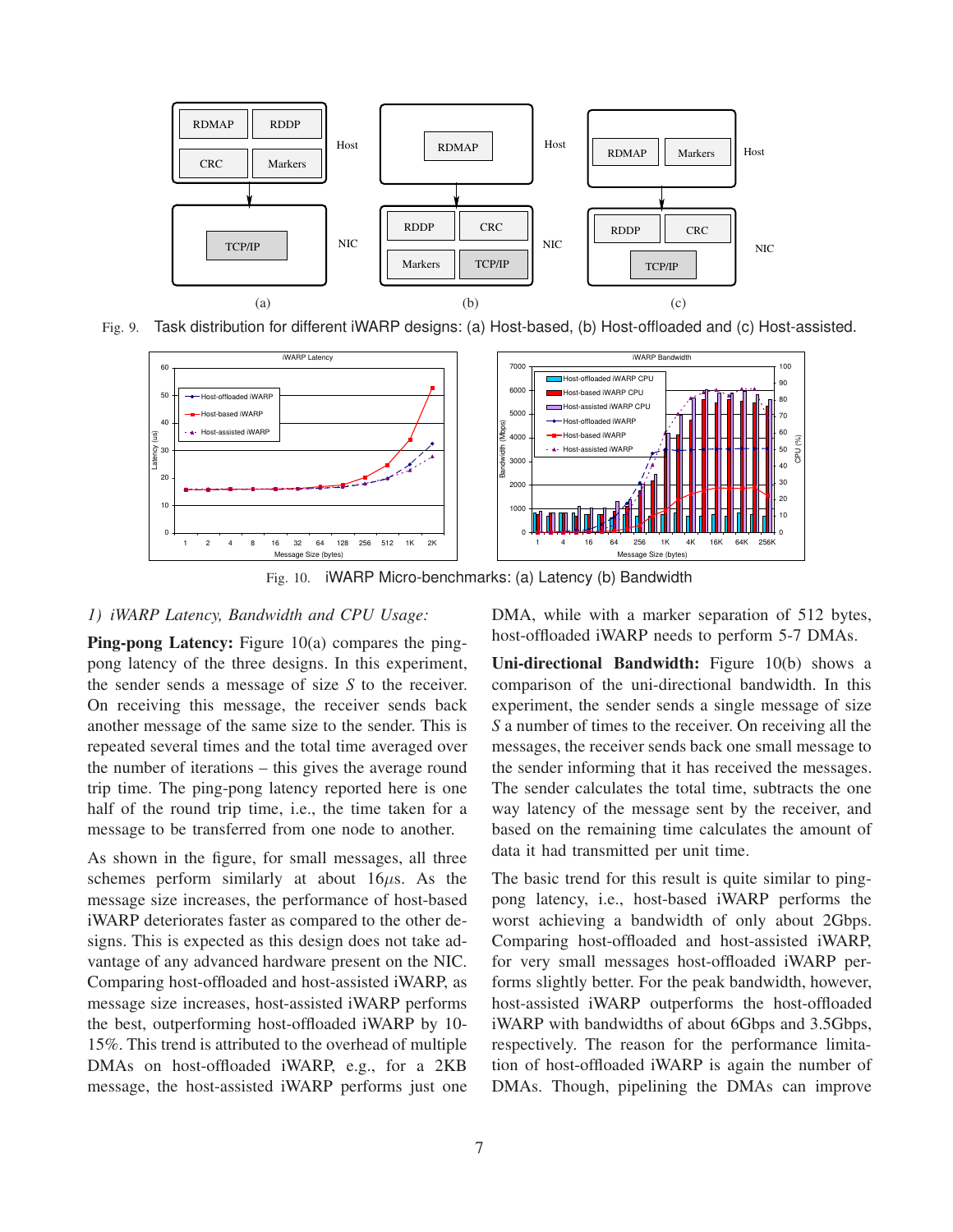the performance a little, it is eventually limited by the DMA overhead. Host-assisted iWARP, on the other hand, can DMA full length 2KB data chunks in each operation and thus can perform better.

**CPU Utilization:** Figure 10(b) also shows the CPU utilized by the different designs. To calculate the CPU utilization, we first run the experiment with a large number of iterations. When the experiment is running, on the same machine we take several sample measurements of the percentage of CPU cycles that are being used by the system (from /proc) and report the average.

As shown in the figure, host-offloaded iWARP uses the least amount of host-CPU (less than 15%) for all message sizes. As shown in prior research [5], as the message size increases, the percentage CPU used by hardware offloaded protocols should drop to zero, since most of the time in communicating large messages is spent on the network and does not use CPU. However, for the host-offloaded iWARP design, we notice that even for very large messages, the CPU overhead is constant and does not drop to zero. The reason for this counter intuitive behavior is attributed to our implementation of this design. Specifically, as mentioned in section III-B, due to the limited programmability of the NICs we used, we had to generate the scatter/gather list (corresponding to the data segments and the markers) on the host before handing it over to the NIC through explicit communication calls. This causes the amount of host processing required in our implementation of the host-offloaded iWARP design, to linearly increase with message size and the percentage CPU used per unit time to be about constant.

The high CPU utilization of host-based iWARP is expected since it performs all tasks, including CRC, in software. However, surprisingly the CPU utilization of host-assisted iWARP is even higher than host-based iWARP. This is attributed to the higher performance of host-assisted iWARP. Note that host-assisted iWARP performs a copy of the data into a temporary buffer (to insert markers) before transmitting. Since the performance of host-assisted iWARP is higher than that of host-based iWARP, the data is sent out of the temporary buffer faster, thus requiring the CPU to spend a larger fraction of the time performing memory copy. This reflects as a higher CPU usage for host-assisted iWARP.



Fig. 11. Out-of-Cache Communication

*2) Impact of Out-of-Cache Communication:* Figure 11 shows a comparison of the bandwidths achieved by the different iWARP designs when the data being sent is not in the system cache. This experiment is similar to the bandwidth test described in section IV-B.1, the only difference being that the sender sends out a number of *different* messages, each of size *S*, instead of sending the *same* message multiple times. As illustrated in the figure, we see a reversal in the relative performances of host-assisted and host-offloaded iWARP as compared to the regular bandwidth test (Figure 10(b)). This trend is associated to the high dependency of the performance of copy-based schemes such as host-based and hostassisted iWARP on cache activity. In other words, since host-based and host-assisted iWARP perform a copy of the data being communicated, when not in cache this data has to be fetched from memory, significantly altering their performance.

To further analyze out-of-cache communication, we show the ratio of cache traffic to the number of bytes communicated in Figure 12 (transmit and receive), i.e., if for communicating *N* bytes of data, a cache traffic of *M* bytes is generated, the ratio is represented as *M / N*. The cache traffic is measured based on the Pentium hardware performance measurement counters (PMCs) provided by the processor subsystem. In these figures, three important things are to be noticed:

First, there is a huge difference in the cache traffic generated between host-offloaded iWARP and the copybased schemes (host-assisted and host-based iWARP). In fact, the cache traffic in host-offloaded iWARP is very close to zero. This result is not surprising since in the host-offloaded iWARP design, the CPU does not touch the data that is being transmitted or received. Thus, it does not generate much cache traffic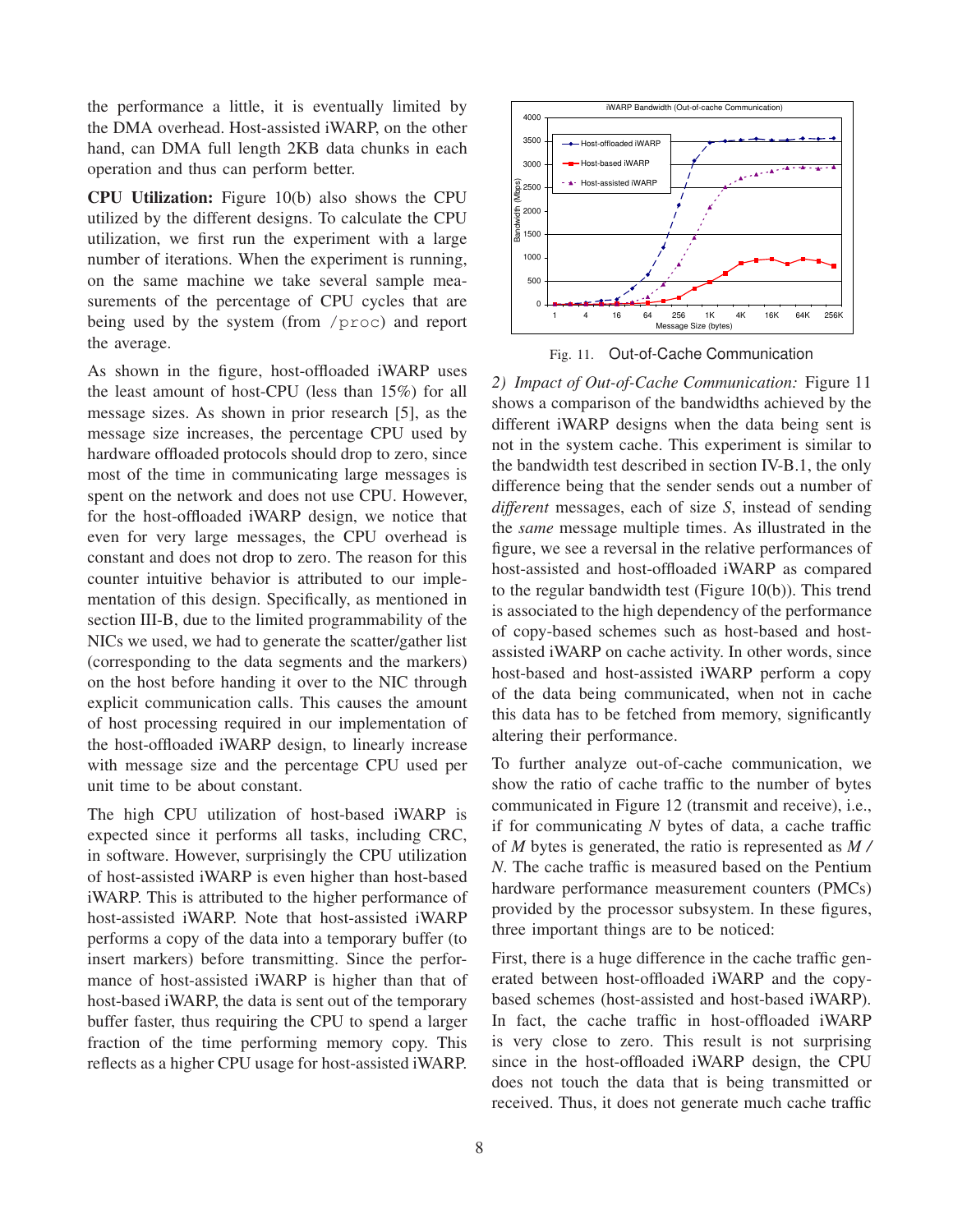

Fig. 12. iWARP Out-of-Cache Communication Bandwidth: (a) Transmit Side, (b) Receive Side

irrespective of whether the data to be communicated is already in cache or not.

Second, both the copy-based designs of iWARP generate about 3 bytes of cache traffic for each byte transferred over the network. This trend closely matches previous literature [14], [18]. Specifically, for the copy, both the source and destination buffers need to be in cache. Further, if the receive buffer is larger than what the cache can accommodate or if a buffer is being transferred to the NIC, it has to be flushed to memory; this would generate cache traffic as well. In summary, for a copy when the source and destination buffers are neither cached nor small enough to be accommodated in it, for each byte to be transferred two bytes have to fetched into the cache and one byte has to be flushed out – a total of 3 bytes. Our experimental results match this trend for all, except very small message sizes.

Third, for very small messages, we notice that the cache traffic is higher than three times the number of bytes transmitted. This is attributed to the system noise caused by other cache misses, e.g., control structures of the communication stack. For larger messages, however, the overhead caused by such noise is negligible and thus cannot be noticed in the graph.

Current Intel systems provide a non-temporal copy mechanism which allows the destination cache block to be assigned without the requirement to fetch the destination buffer from memory. This is primarily supported on 64-bit systems through the memcpy routine. For 32-bit systems (such as those used in this paper), such capability is present through assembly-level instructions and is not portable to other systems. Thus, in this paper, we only utilize a regular copy mechanism and defer using non-temporal copy based mechanisms to future work.

*3) Impact of Marker Separation Length:* The iWARP standard specifies a length of 512 bytes between the markers in order to ensure that each Ethernet packet has at least one marker in it. Increasing this length can result in some packets not containing markers. Thus, if such a packet arrives out of order, it has to be either dropped or buffered on the NIC. In this section, we vary the separation length between the markers in the MPA protocol and study its impact on the performance of the different iWARP designs.

In our experiments, we noticed that the performance of host-assisted and host-based iWARP does not vary much with marker separation length. This is expected, since these designs do not perform any task which can be affected by it. The amount of data copied or transferred varies, but minimally. For host-offloaded iWARP, however, the marker separation length makes a big difference, i.e., it directly impacts the number of DMAs needed, e.g., for a 16KB message, with a marker separation length of 512 bytes about 64 DMAs are needed, while with a marker separation length of 1KB only 32 are needed. Figure 13 shows the impact of varying the marker separation on the performance of host-offloaded iWARP. We use the latency/bandwidth tests described in the section above, but vary the marker separation from 512 bytes (as per the iWARP standard) to infinite bytes (no markers). We observe that for larger marker sizes, the performance of the host-offloaded design improves to about 7.2Gbps, which is higher than what host-assisted iWARP can achieve (Figure 10(b)).

iWARP (no markers) depicts the behavior of current iWARP adapters which only support in-order packets and drop out-of-order packets. iWARP (512 byte marker separation) depicts the behavior of feature-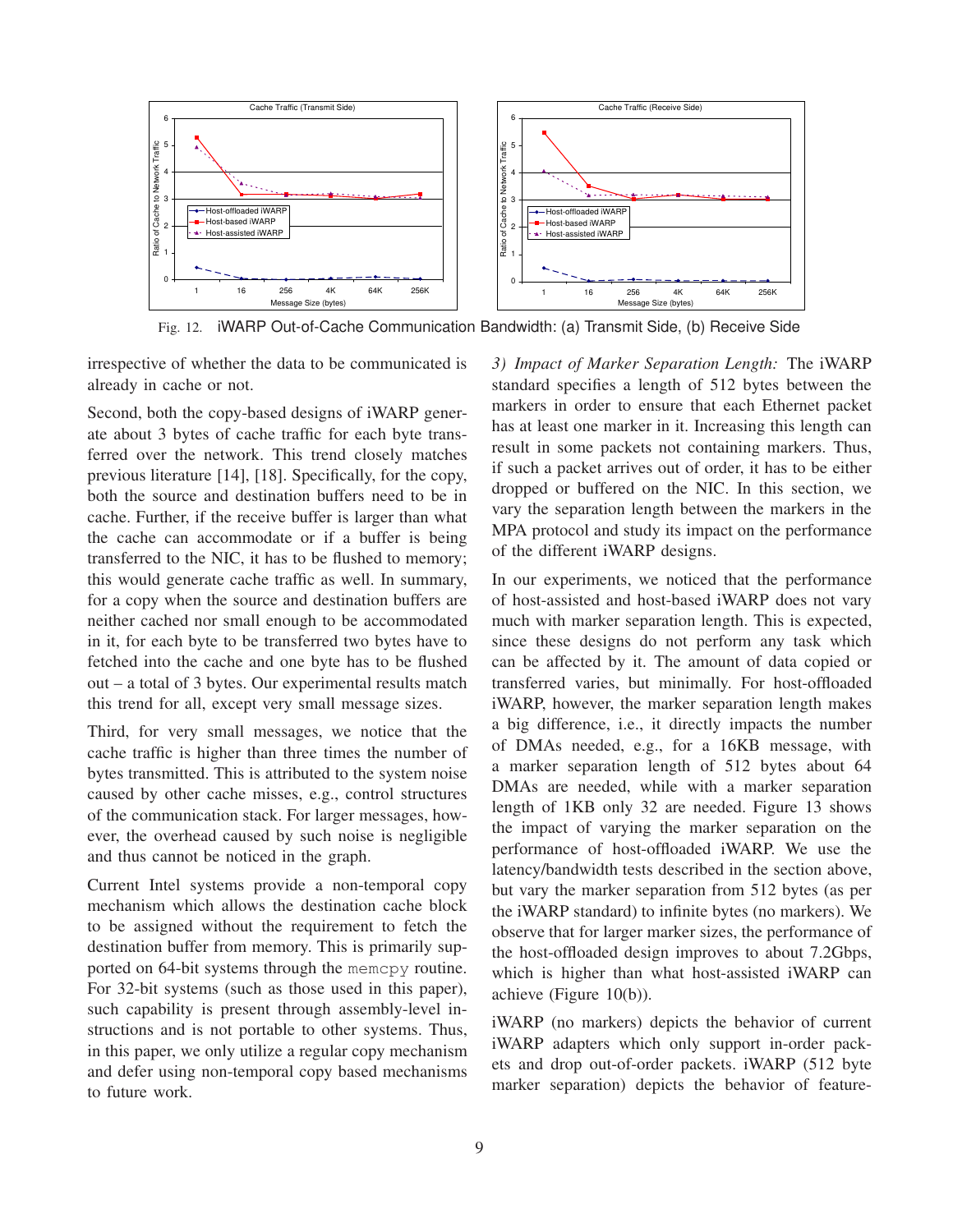

Fig. 13. Impact of marker separation on iWARP performance: (a) Latency (b) Bandwidth

complete iWARP implementations that strictly follow the iWARP standard. All other implementations are intermediate cases which trade NIC buffering capability for in-order communication performance. Though these cases are not a part of the current iWARP standard, we still study them as they have the potential to be included in future revisions of the standard based on their impact on the performance of iWARP.

*4) Computation and Communication Overlap Capability:* Figure 14 shows the capabilities of the iWARP designs to overlap computation with communication. This experiment is similar to the bandwidth test, except that before each request is initiated, interleaving computation is added. Bandwidth is measured for different amounts of computation. As shown in the figure, for very little computation, the trend is similar to the bandwidth test (Figure 10(b)), with host-assisted iWARP performing the best, followed by host-offloaded and host-based iWARP, respectively. However, as the computation increases, the performance of host-assisted iWARP drops rapidly. When the amount of computation becomes higher than 8µs for 4KB messages and 128µs for 128KB messages, host-offloaded iWARP outperforms host-assisted iWARP. This behavior is attributed to the large amount of CPU used by hostassisted iWARP as compared to host-offloaded iWARP. Due to this, any additional computation added leads to lesser CPU cycles allotted to communication, resulting in performance loss. On the other hand, in hostoffloaded iWARP, since the NIC is performing most of the communication tasks, additional computation on the CPU does not affect it as much.

### *C. Iso-surface Visual Rendering Application*

Iso-surface rendering [15], [3] is a widely used technique in many application areas including environmental simulations, biomedical imaging and oil reservoir simulators, for extracting and visualizing surfaces within a 3D volume. In this paper, we utilize a component-based implementation of iso-surface rendering [7], developed by University of Maryland, on top of their widely used data-cutter library [6]. The original implementation of data-cutter is based on TCP/IP sockets. In this paper, we modified the components of data-cutter that are relevant to the isosurface application, to directly communicate using the native iWARP interface. This allows us to evaluate this application using the different iWARP designs proposed in this paper.

**Overview of the Data-cutter Library:** Data-cutter is a component framework that supports subsetting and user-defined processing of large multi-dimensional datasets. It provides a framework, called filter-stream programming, for developing data-intensive applications. In this framework, the application processing structure is implemented as a set of components, called *filters*. Data exchange between filters is performed through a *stream* abstraction. A *stream* denotes a unidirectional data flow from one filter (i.e., the producer) to another (i.e., the consumer). The overall processing structure of an application is realized by a *filter group*, which is a set of filters connected through logical streams. When a filter group is instantiated to process an application query, the run-time system establishes connections between filters placed on different hosts before starting the execution of the application query. Filters placed on the same host execute as separate threads. An application query is handled as a *unit of work* (UOW) by the filter group. The size of the UOW also represents the granularity in which data segments are distributed in the system. The processing of a UOW can be done in a pipelined fashion; different filters can work on different data elements simultaneously. Several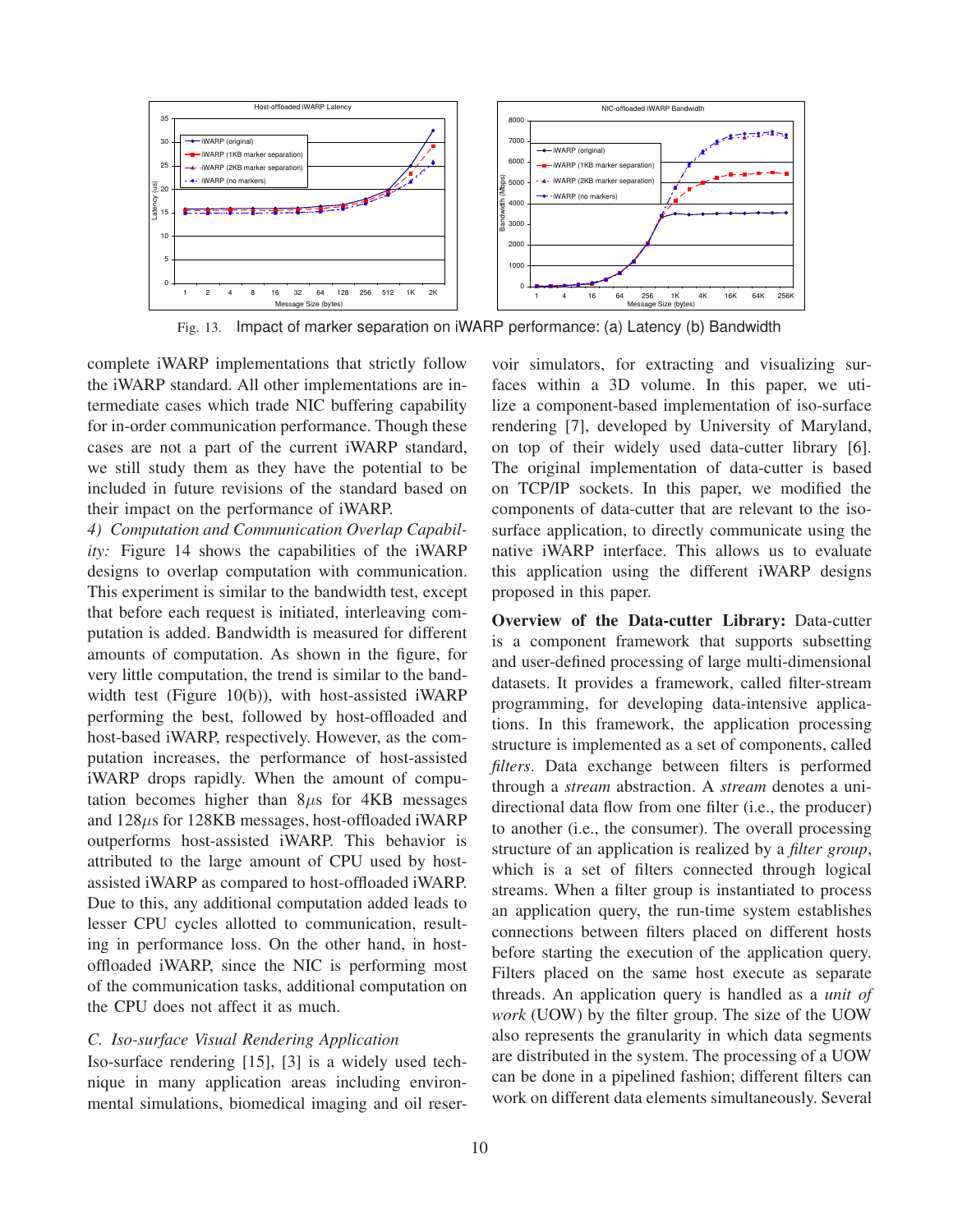

Fig. 14. Computation and communication overlap capability of the different iWARP implementations: (a) Message size 4KB, (b) Message Size 128KB

data-intensive applications including the iso-surface visual rendering application, have been designed and developed using the data-cutter run-time framework.

**Evaluating the Iso-surface Application:** Figure 15 shows the execution time for the iso-surface application using the different iWARP designs for two granularities of data distribution. Figure 15(a) uses a data distribution granularity (UOW) of 8KB, while Figure 15(b) uses a granularity of 1MB. The complete dataset is about 1GB in size, which is hosted on a *ram disk* in order to avoid disk fetch overheads in the experiment. The application uses four filters, *read dataset*, *isosurface extraction*, *shade and rasterize* and *merge/view*. As mentioned earlier, each filter performs some computation and communicates the processed data to the next filter. Once the communication is initiated, the filter starts computation on the next UOW, thus attempting to overlap communication with computation. In our experiments, two instances of the four filters (i.e., totally eight filters) were placed on the four dual-processor nodes.

As shown in Figure 15(a), when the UOW is small (8KB), host-assisted iWARP performs the best, followed by host-offloaded iWARP. Host-based iWARP performs the worst of the three. These results are consistent with the raw latency and bandwidth performance (Figure 10). Though the application tries to overlap computation and communication, the amount of computation is quite small (since the UOW is small); thus the lesser CPU utilization of host-offloaded iWARP does not help much in this case. With a larger UOW (1MB), we notice a reversal in trend with hostoffloaded iWARP outperforms host-assisted iWARP. This is attributed to the cache misses associated with

this workload as well as the lower CPU usage of hostoffloaded iWARP.

When the UOW is small (e.g., 8KB), data that is fetched to cache for computation can be reused for the copy associated with communication; thus there are no additional cache misses. However, when the UOW is large (e.g., 1MB), data has to be fetched to cache in parts, and flushed back to accommodate later parts of the data. Thus, during communication, the data has to fetched to cache again, resulting in more cache misses. On the other hand, host-offloaded iWARP does not have to deal with the extra cache misses during communication because of its zero-copy capability, which helps it achieve better performance.

## V. CONCLUDING REMARKS

Multi-path communication is gaining significant prominence with the growing scales of high-end computing (HEC) systems and the increasing focus on capabilities to tolerate hardware faults and congestion. However, with multi-path networks the communication protocols face the disadvantage of having to deal with out-oforder arrival of packets. Internet Wide-Area RDMA Protocol (iWARP) is a new initiative as a high-speed communication protocol over 10GE, with the unique ability to maintain backward compatibility with the existing TCP/IP infrastructure. This, however, makes it more complicated and expensive to correctly identify and understand the contents of iWARP packets during out-of-order communication. More importantly, it makes the packet format and processing significantly more complex, which unfortunately affects the performance of in-order communication as well. In this paper, we analyzed the trade-offs in designing a feature-complete iWARP stack, i.e., one which pro-